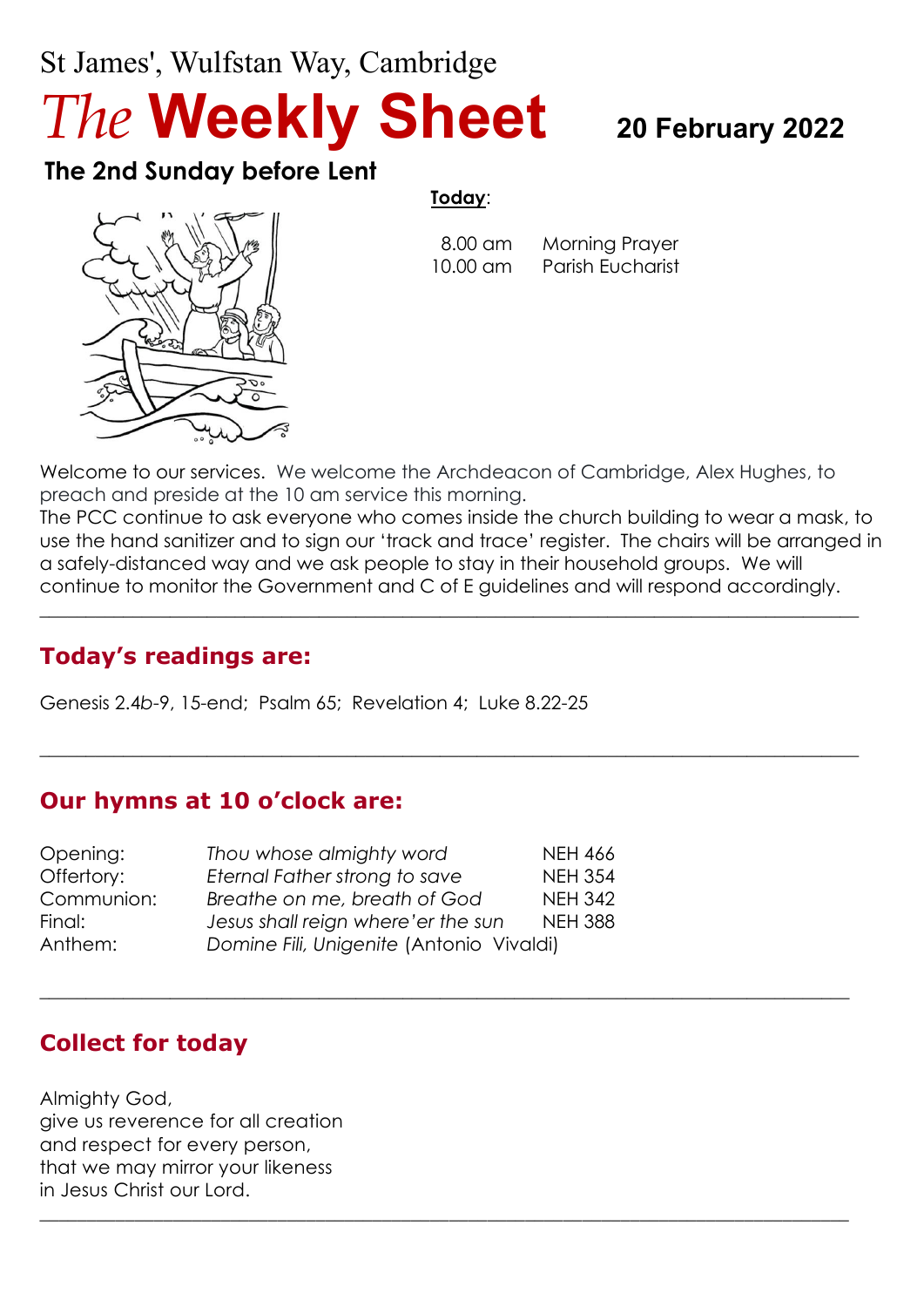# **This week:**

| $9.15$ am  | Morning Prayer in Church             |
|------------|--------------------------------------|
| 10.00 am   | Meditation Group in the Study Centre |
| 7.30 pm    | Deanery Synod Meeting at St James    |
| $10.15$ am | Eucharist in Church                  |
| 9.15 am    | Morning Prayer in Church             |
|            |                                      |

#### **Dates for your Diary:**

| 17 March | 7.30 pm  | <b>PCC Meeting</b> |
|----------|----------|--------------------|
| 3 April  | 11.30 am | <b>APCM</b>        |

#### **Genesis 2.4***b***-9, 15-end**

These are the generations of the heavens and the earth when they were created.

 $\_$  , and the set of the set of the set of the set of the set of the set of the set of the set of the set of the set of the set of the set of the set of the set of the set of the set of the set of the set of the set of th

 $\_$  , and the set of the set of the set of the set of the set of the set of the set of the set of the set of the set of the set of the set of the set of the set of the set of the set of the set of the set of the set of th

#### **Another Account of the Creation**

In the day that the LORD God made the earth and the heavens, when no plant of the field was yet in the earth and no herb of the field had yet sprung up—for the LORD God had not caused it to rain upon the earth, and there was no one to till the ground; but a stream would rise from the earth, and water the whole face of the ground— then the LORD God formed man from the dust of the ground, and breathed into his nostrils the breath of life; and the man became a living being. And the LORD God planted a garden in Eden, in the east; and there he put the man whom he had formed. Out of the ground the LORD God made to grow every tree that is pleasant to the sight and good for food, the tree of life also in the midst of the garden, and the tree of the knowledge of good and evil.

The LORD God took the man and put him in the garden of Eden to till it and keep it. And the LORD God commanded the man, 'You may freely eat of every tree of the garden; but of the tree of the knowledge of good and evil you shall not eat, for in the day that you eat of it you shall die.'

Then the LORD God said, 'It is not good that the man should be alone; I will make him a helper as his partner.' So out of the ground the LORD God formed every animal of the field and every bird of the air, and brought them to the man to see what he would call them; and whatever the man called each living creature, that was its name. The man gave names to all cattle, and to the birds of the air, and to every animal of the field; but for the man there was not found a helper as his partner. So the LORD God caused a deep sleep to fall upon the man, and he slept; then he took one of his ribs and closed up its place with flesh. And the rib that the LORD God had taken from the man he made into a woman and brought her to the man. Then the man said,

'This at last is bone of my bones

and flesh of my flesh;

this one shall be called Woman,

for out of Man this one was taken.'

Therefore a man leaves his father and his mother and clings to his wife, and they become one flesh. And the man and his wife were both naked, and were not ashamed.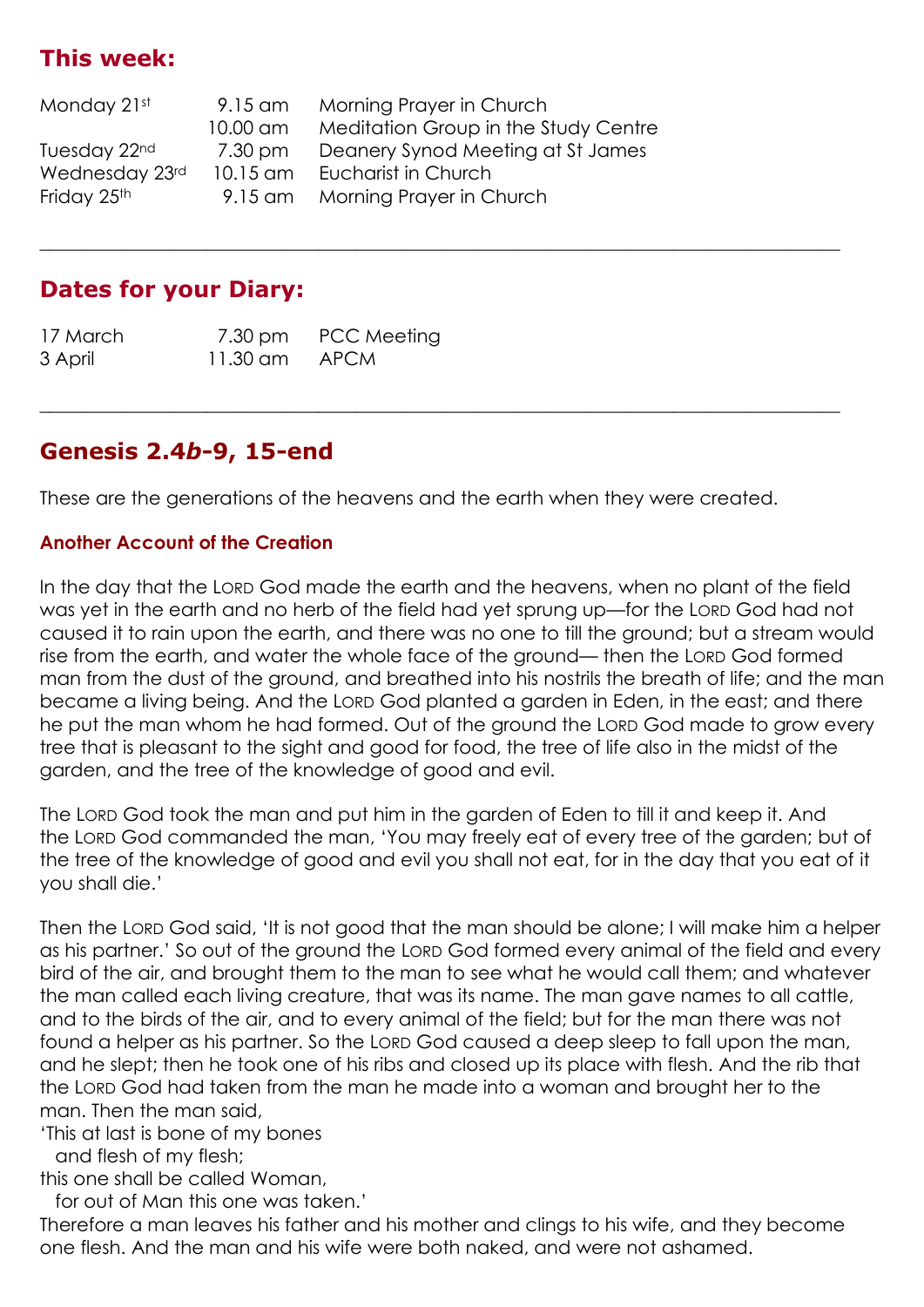# **Psalm 65**

Praise is due to you, O / God, in / Zion; to you that answer / prayer shall / vows be / paid. To you shall all flesh come to con/fess their / sins; when our misdeeds prevail against us, / you will / purge them a/way. Happy are they whom you choose and draw to your / courts to / dwell there. We shall be satisfied with the blessings of your house, / even of your / holy / temple. With wonders you will answer us in your righteousness, O God of / our sal/vation, O hope of all the ends of the earth and / of the / farthest / seas. In your strength you set / fast the / mountains and are / girded a/bout with / might. You still the / raging of the / seas, the roaring of their waves and the / clamour / of the / peoples. Those who dwell at the ends of the earth tremble / at your / marvels; the gates of the morning and / evening / sing your / praise. You visit the / earth and / water it; you / make it / very / plenteous. The river of God is / full of / water; you prepare grain for your people, for / so you pro/vide for the / earth. You drench the furrows and / smooth out the / ridges; you soften the ground with / showers and / bless its / increase. You crown the / year with your / goodness, and your / paths over/flow with / plenty. May the pastures of the wilderness / flow with / goodness and the / hills be / girded with / joy. May the meadows be clothed with / flocks of / sheep and the valleys stand so thick with corn that / they shall / laugh and / sing. \_\_\_\_\_\_\_\_\_\_\_\_\_\_\_\_\_\_\_\_\_\_\_\_\_\_\_\_\_\_\_\_\_\_\_\_\_\_\_\_\_\_\_\_\_\_\_\_\_\_\_\_\_\_\_\_\_

#### **Revelation 4**

#### **The Heavenly Worship**

After this I looked, and there in heaven a door stood open! And the first voice, which I had heard speaking to me like a trumpet, said, 'Come up here, and I will show you what must take place after this.' At once I was in the spirit, and there in heaven stood a throne, with one seated on the throne! And the one seated there looks like jasper and cornelian, and around the throne is a rainbow that looks like an emerald. Around the throne are twenty-four thrones, and seated on the thrones are twenty-four elders, dressed in white robes, with golden crowns on their heads. Coming from the throne are flashes of lightning, and rumblings and peals of thunder, and in front of the throne burn seven flaming torches, which are the seven spirits of God; and in front of the throne there is something like a sea of glass, like crystal.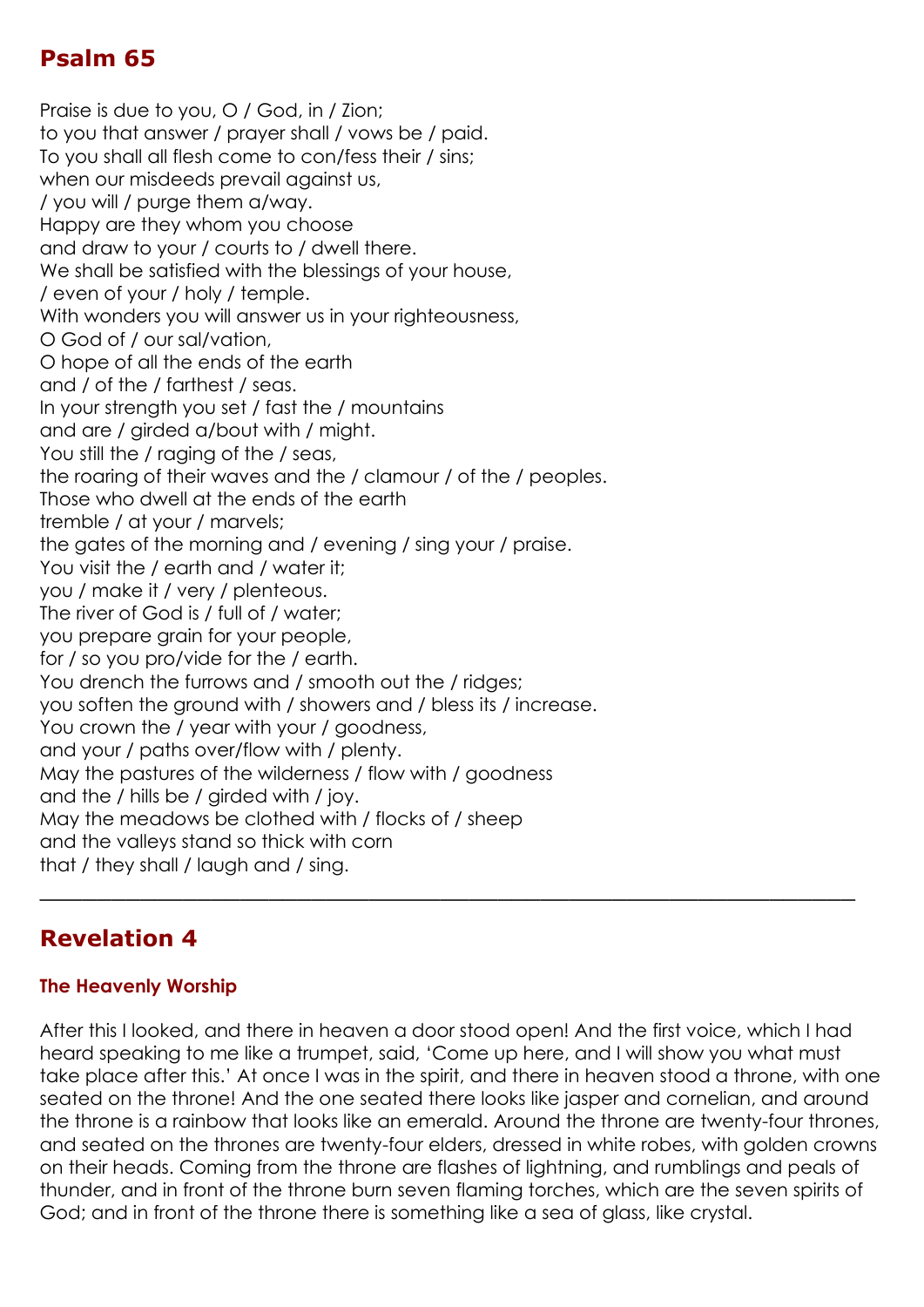Around the throne, and on each side of the throne, are four living creatures, full of eyes in front and behind: the first living creature like a lion, the second living creature like an ox, the third living creature with a face like a human face, and the fourth living creature like a flying eagle. And the four living creatures, each of them with six wings, are full of eyes all around and inside. Day and night without ceasing they sing,

'Holy, holy, holy,

the Lord God the Almighty,

who was and is and is to come.'

And whenever the living creatures give glory and honour and thanks to the one who is seated on the throne, who lives for ever and ever, the twenty-four elders fall before the one who is seated on the throne and worship the one who lives for ever and ever; they cast their crowns before the throne, singing,

\_\_\_\_\_\_\_\_\_\_\_\_\_\_\_\_\_\_\_\_\_\_\_\_\_\_\_\_\_\_\_\_\_\_\_\_\_\_\_\_\_\_\_\_\_\_\_\_\_\_\_\_\_\_\_\_\_

'You are worthy, our Lord and God,

to receive glory and honour and power,

for you created all things,

and by your will they existed and were created.'

#### **Luke 8.22-25**

#### **Jesus Calms a Storm**

One day he got into a boat with his disciples, and he said to them, 'Let us go across to the other side of the lake.' So they put out, and while they were sailing he fell asleep. A gale swept down on the lake, and the boat was filling with water, and they were in danger. They went to him and woke him up, shouting, 'Master, Master, we are perishing!' And he woke up and rebuked the wind and the raging waves; they ceased, and there was a calm. He said to them, 'Where is your faith?' They were afraid and amazed, and said to one another, 'Who then is this, that he commands even the winds and the water, and they obey him?'

#### **Readings for next Sunday, 27 February 2022 (Sunday next before Lent)**

\_\_\_\_\_\_\_\_\_\_\_\_\_\_\_\_\_\_\_\_\_\_\_\_\_\_\_\_\_\_\_\_\_\_\_\_\_\_\_\_\_\_\_\_\_\_\_\_\_\_\_\_\_\_\_\_

Exodus 34.29-end; Psalm 99; 2 Corinthians 3.12-4.2; Luke 9.28-36 [37-43*a*]

**Today: Linda Appleby will be selling her poetry book 'Harvest'** after both the 8 o'clock and 10 o'clock services. The book costs £5 and Linda will give some of the proceeds to St James'.

\_\_\_\_\_\_\_\_\_\_\_\_\_\_\_\_\_\_\_\_\_\_\_\_\_\_\_\_\_\_\_\_\_\_\_\_\_\_\_\_\_\_\_\_\_\_\_\_\_\_\_\_\_\_\_\_\_

The **Electoral Roll is currently being updated** in preparation for the APCM in April. The list of names on the roll can be found on the St James website under the PCC tab. The full details can be found as usual on the church noticeboard. If any of your details have changed, e.g. you have moved house, over the last year please email the church office [\(stjameschurchcambridge@yahoo.co.uk\)](mailto:stjameschurchcambridge@yahoo.co.uk) giving the email the subject Electoral Roll. If you have started coming to St James in the last year and would like to be on the roll, please download a form from the website, complete and email a scanned copy to the church office. All completed forms or information about changed details need to be received by 27<sup>th</sup> February.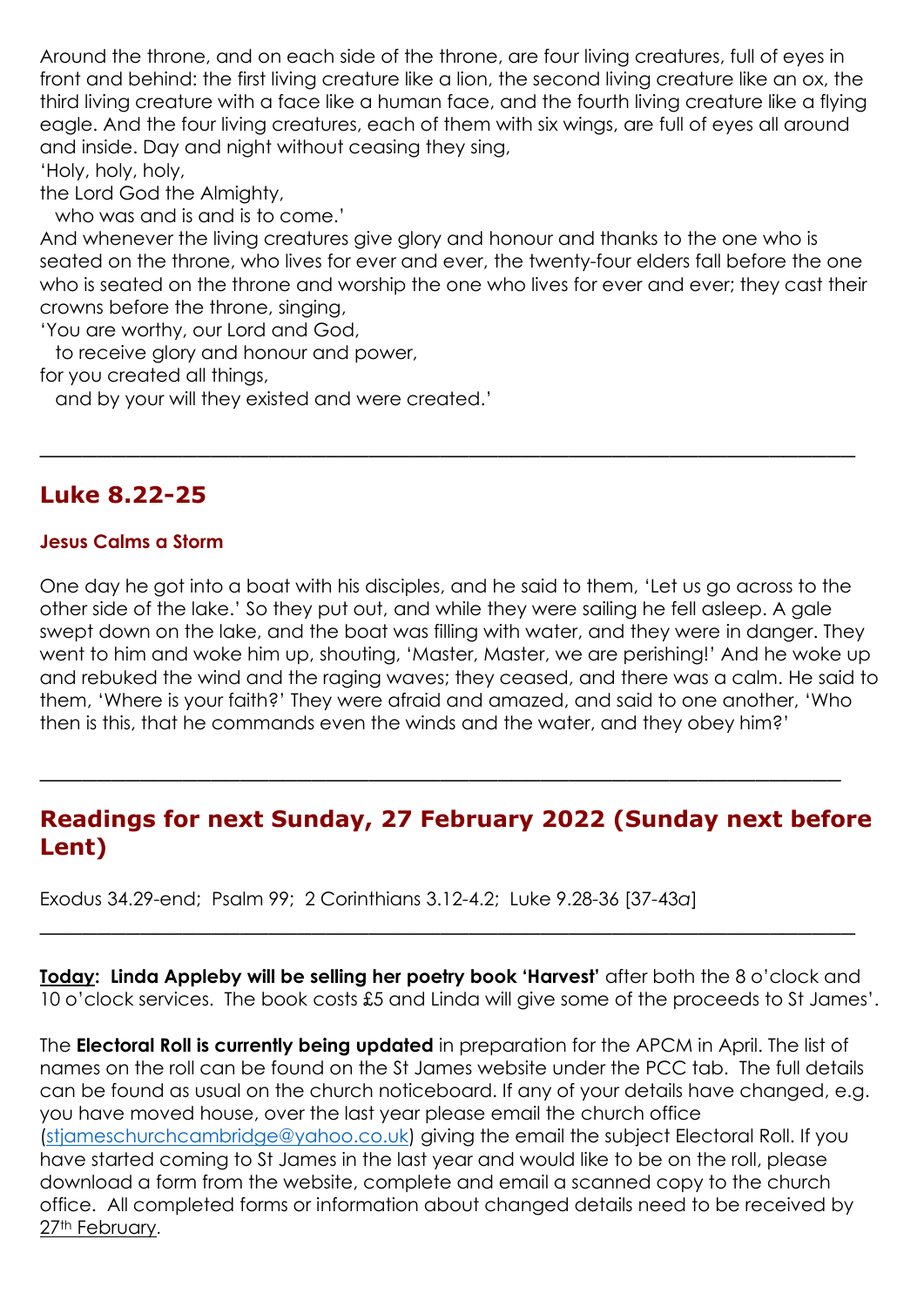We would very much like to regularly offer **tea and coffee after our 10 o'clock services**, starting as soon as possible, but are looking for more volunteers so that we can put a rota together. Please speak to Steve.

We are also looking for more support with **teas and coffees on Saturday mornings at the Food Hub.** We would like to reinstate our community coffee-style format in March but in the meantime we are continuing to serve refreshments to people whilst they queue. Again, let Steve know please if you can help.

**Steve (the vicar) is running the Cambridge Half Marathon** on **Sunday 6 March** and will be running to raise funds for St James Church. Visit his JustGiving page here to make a donation: https://www.justgiving.com/crowdfunding/steven-rothwell Thank you!

Now that the Plan B guidelines have been lifted **Caroline will be back in the office** on Wednesday and Thursday mornings, and working from home on Monday mornings.

 $\_$  , and the set of the set of the set of the set of the set of the set of the set of the set of the set of the set of the set of the set of the set of the set of the set of the set of the set of the set of the set of th

The **Food Hub** is open again regularly on Saturdays, 10.30 – 12 noon.